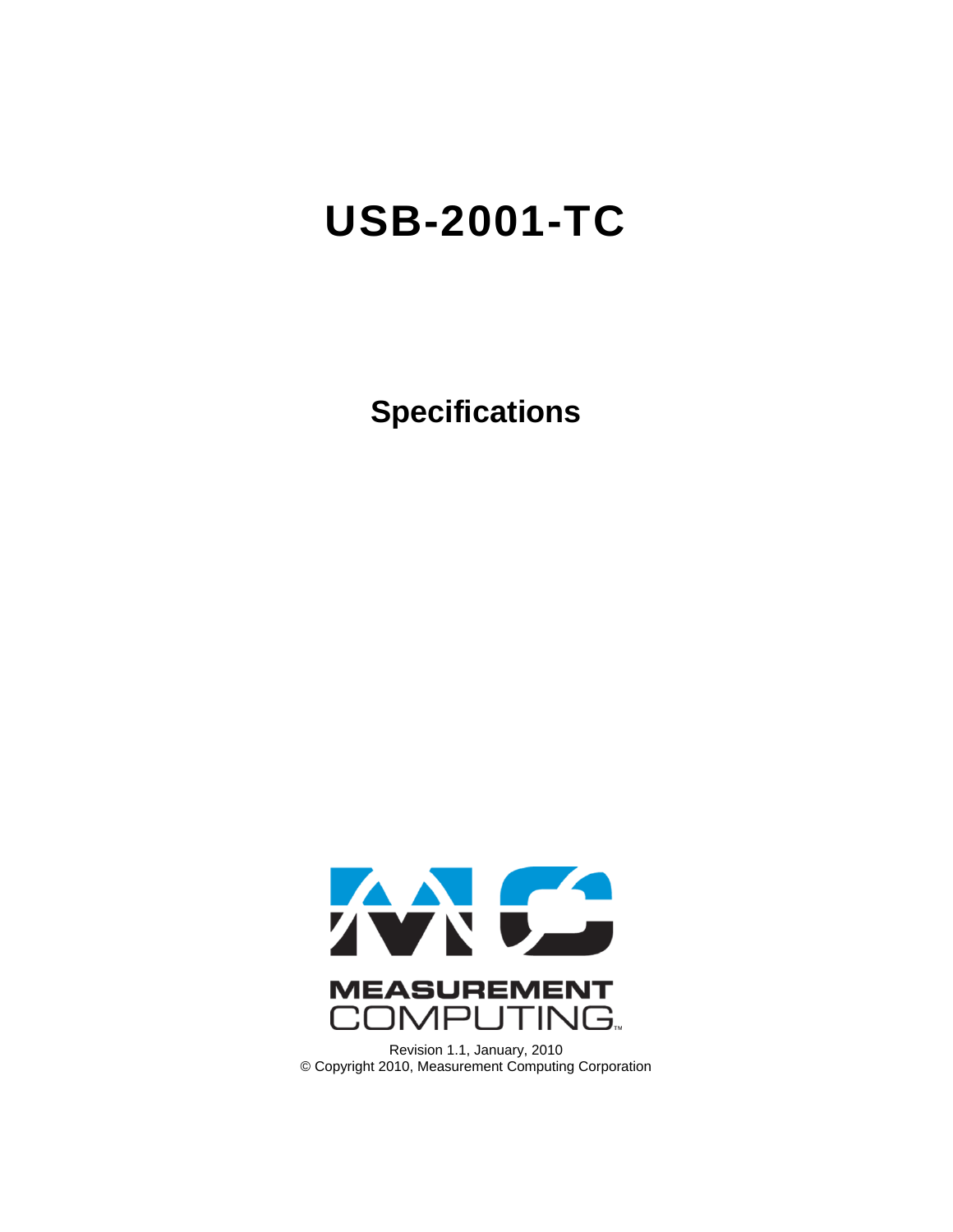## **Specifications**

#### **All specifications are subject to change without notice. Typical for 25 °C unless otherwise specified.**

**Caution!** Electromagnetic interference can adversely affect the measurement accuracy of this product. The input terminals of this device are not protected for electromagnetic interference. As a result, this device may experience reduced measurement accuracy or other temporary performance degradation when connected cables are routed in an environment with radiated or conducted radio frequency electromagnetic interference. To limit radiated emissions and to ensure that this device functions within specifications in its operational electromagnetic environment, take precautions when designing, selecting, and installing measurement probes and cables.

## **Analog input**

| <b>Parameter</b>                                | <b>Conditions</b>     | <b>Specification</b>                                                                                                                           |
|-------------------------------------------------|-----------------------|------------------------------------------------------------------------------------------------------------------------------------------------|
| Number of channels                              |                       | One                                                                                                                                            |
| ADC resolution                                  |                       | 20 bits                                                                                                                                        |
| Input ranges                                    |                       | $\pm$ 73.125 mV, calibrated                                                                                                                    |
|                                                 |                       | ±146.25 mV, not calibrated. Used for open<br>thermocouple detection.                                                                           |
| Common-mode range                               | Channel-to-USB ground | $+30V$                                                                                                                                         |
| Common-mode rejection ratio<br>(0 to 60 Hz)     | Channel-to-USB ground | $>145$ dB                                                                                                                                      |
| Noise rejection                                 | 50/60 Hz              | $>80$ dB                                                                                                                                       |
| Temperature measurement<br>ranges               |                       | Works over temperature ranges defined by NIST (J,<br>K, R, S, T, N, E, and B thermocouple types.) The E<br>type has a maximum limit of 900 °C. |
| Conversion time                                 |                       | $250 \text{ ms}$                                                                                                                               |
| Input bandwidth                                 | $-3$ dB               | 1 Hz                                                                                                                                           |
| Differential input impedance                    |                       | 20 $\text{M}\Omega$ between isolated 3.3 V and ground                                                                                          |
| Input noise                                     |                       | $2 \mu Vpp$                                                                                                                                    |
| Open thermocouple bias voltage                  |                       | 3.3 V                                                                                                                                          |
| Cold-junction compensation<br>sensor accuracy   | 0 to 65 $^{\circ}$ C  | 1.25 °C maximum, 0.6 °C typical                                                                                                                |
| Cold-junction compensation<br>sensor resolution |                       | 0.0625 °C typical                                                                                                                              |
| Overvoltage protection                          |                       | 30 V max between TC+ and TC-                                                                                                                   |

#### Table 1. Input characteristics

#### **Channel configurations**

Table 2. Channel configuration specifications

| <b>Sensor category</b> | <b>Conditions</b>         | <b>Specification</b>     |
|------------------------|---------------------------|--------------------------|
| Thermocouple (Note 2)  | J, K, S, R, B, E, T, or N | One differential channel |

**Note 1:** Channel configuration information is stored in internal FLASH Program Memory on the microcontroller by the firmware whenever any item is modified. Modification is performed by commands issued over USB from an external application, and the configuration is non-volatile.

**Note 2:** The factory default configuration is *undefined '#'*.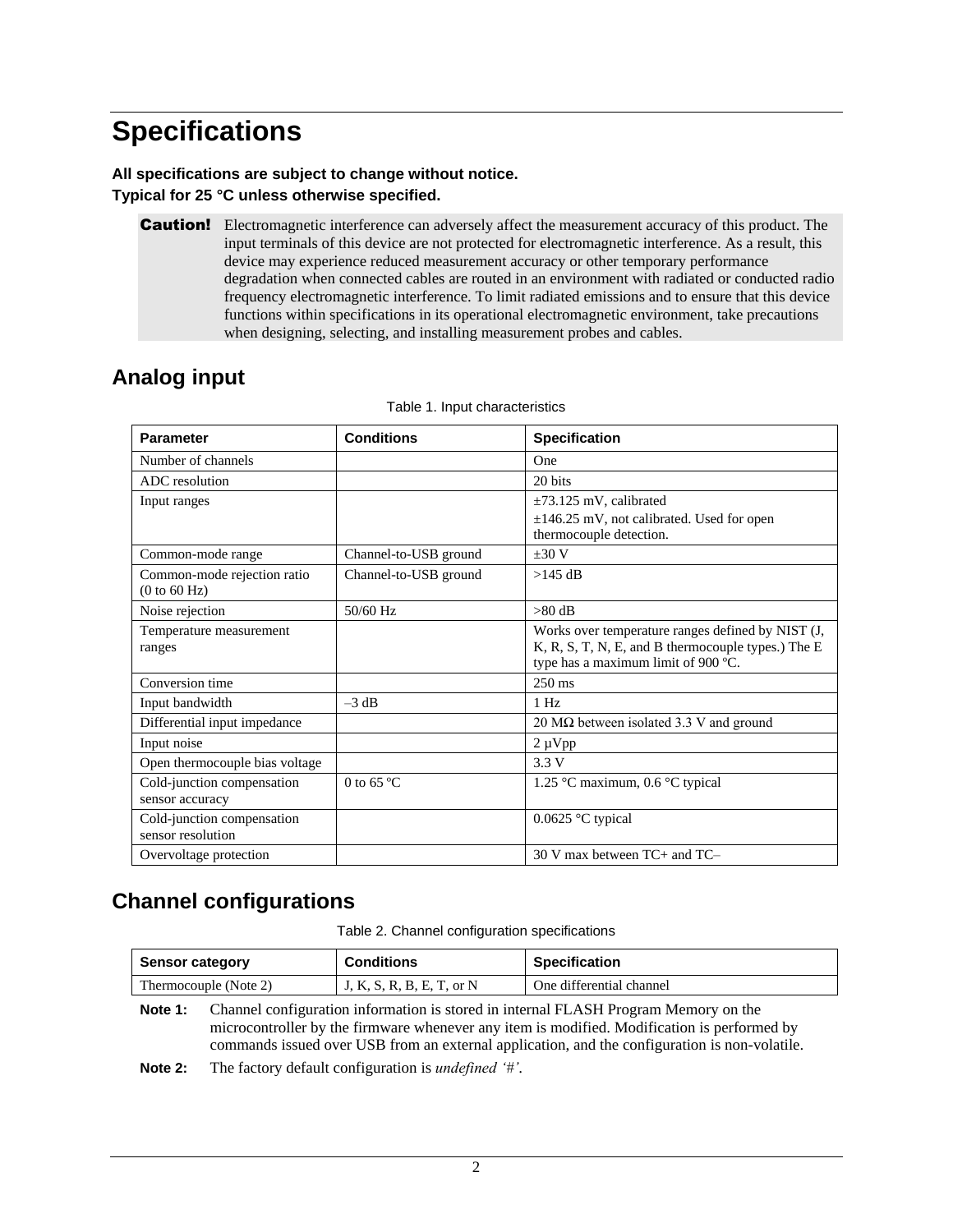#### **Compatible thermocouples**

| <b>Parameter</b>  | <b>Specification</b> |                      |
|-------------------|----------------------|----------------------|
| Thermocouple type | J:                   | $-210$ °C to 1200 °C |
|                   | K:                   | $-270$ °C to 1372 °C |
|                   | R:                   | $-50$ °C to 1768 °C  |
|                   | S:                   | $-50$ °C to 1768 °C  |
|                   | T:                   | $-270$ °C to 400 °C  |
|                   | N:                   | $-270$ °C to 1300 °C |
|                   | E:                   | $-270$ °C to 900 °C  |
|                   | B:                   | 0 °C to 1820 °C      |

Table 3. Compatible sensor type specifications

#### **Temperature accuracy**

The following graphs show the errors for each thermocouple type when connected to the USB-2001-TC. The graphs display the maximum errors at 25 °C and over the full operating temperature range, and account for cold-junction compensation errors. The graphs were generated using thermocouples connected to subminiature connectors of the same type.

The CJC sensor resolution is  $0.0625$  °C. This is the minimum value of the CJC step width. As such, the reading may result in a saw tooth curve rather than a square curve as the temperature inside the board changes. This is the expected behavior.



Temperature error of J type thermocouple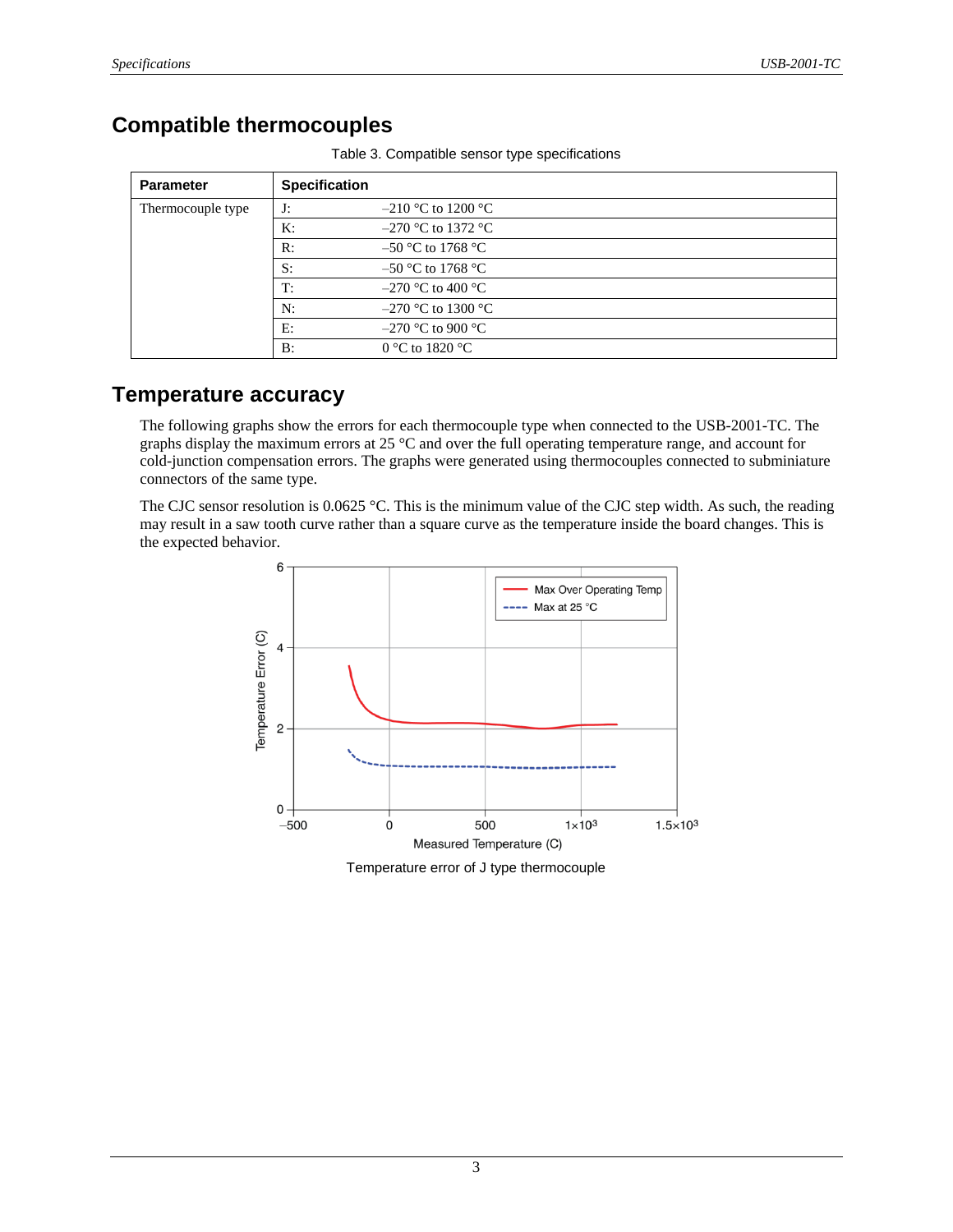

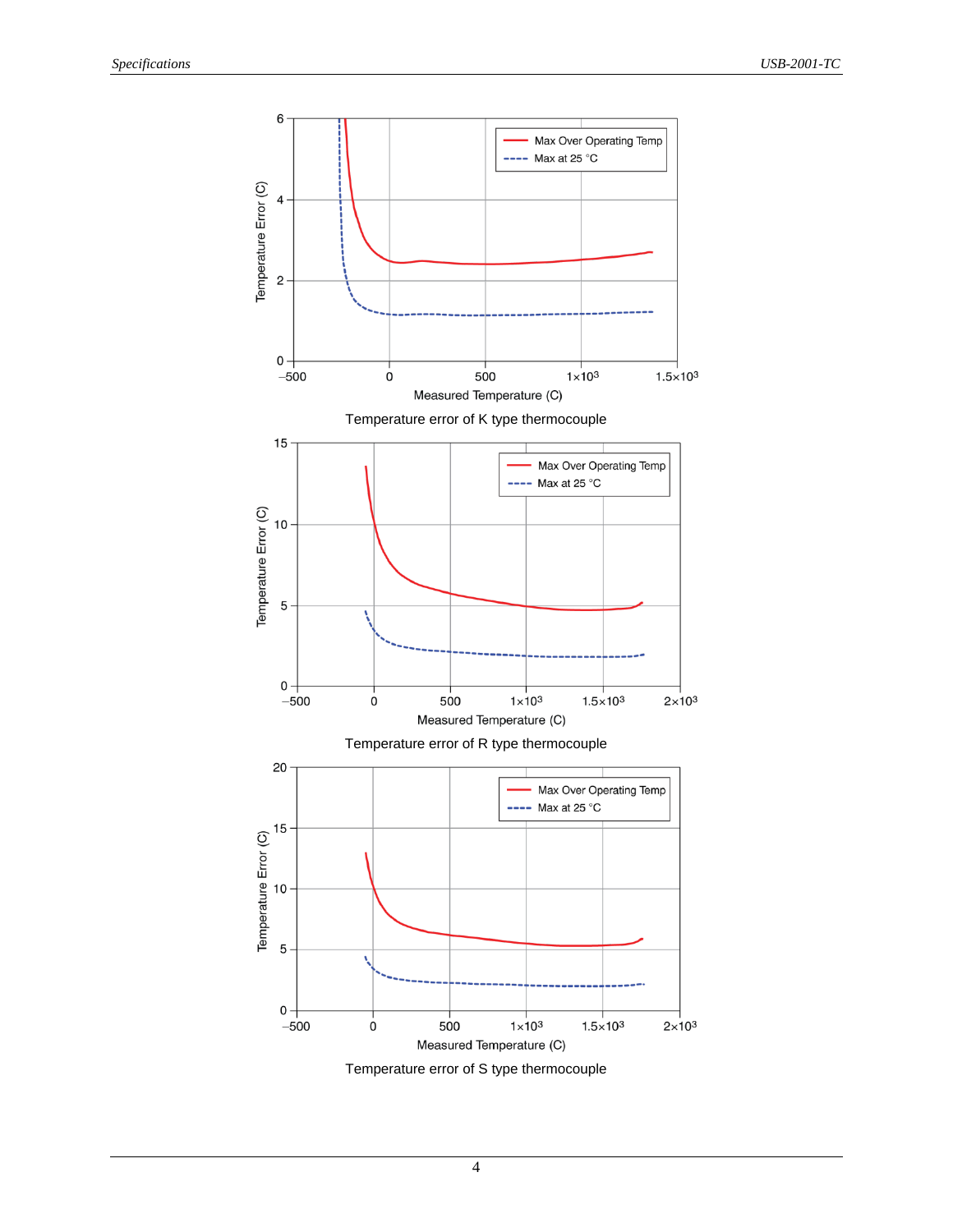

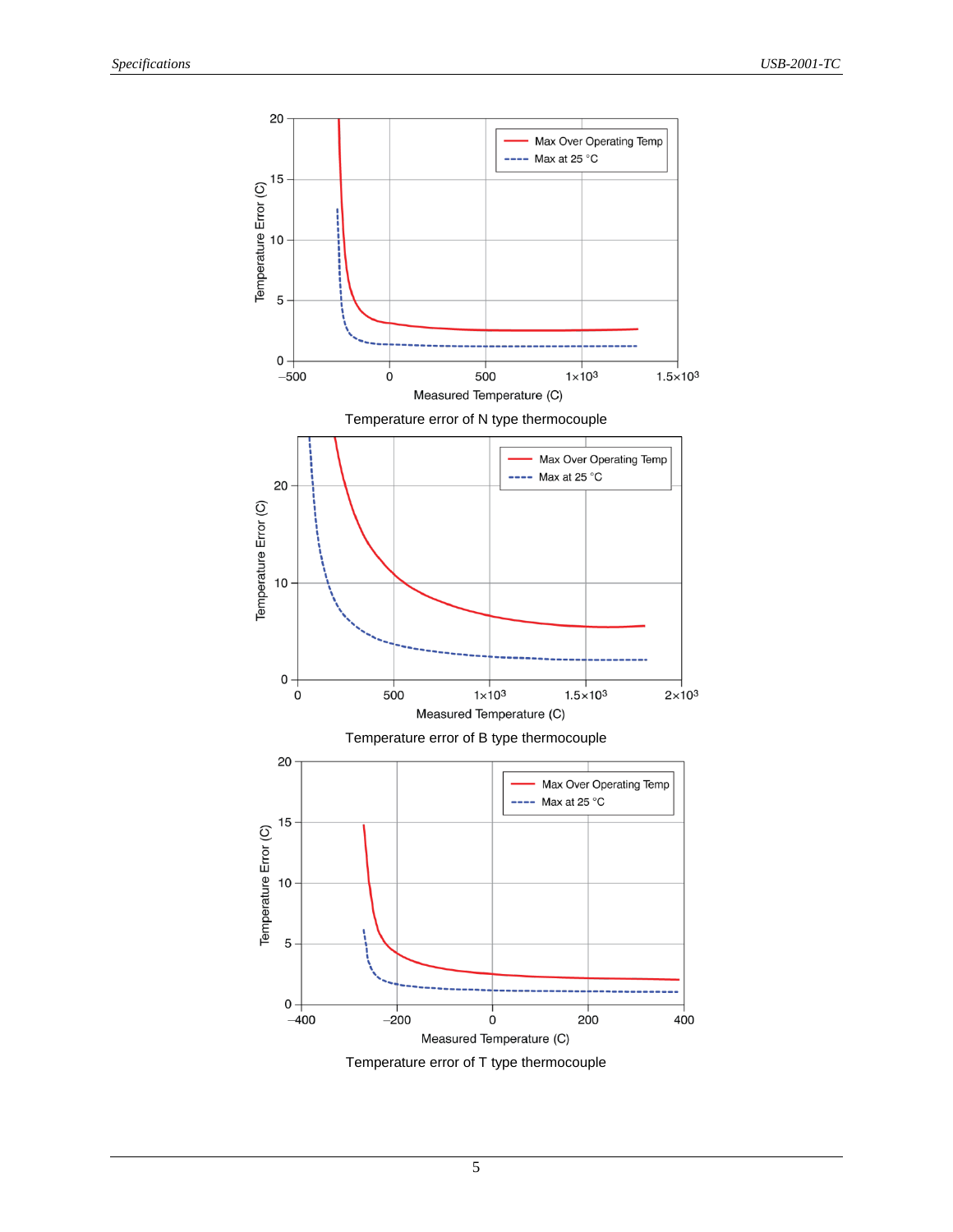

Temperature error of E type thermocouple

#### **LED indicator**

Table 4. LED behavior

| <b>Condition</b> | <b>Specification</b>                                      |
|------------------|-----------------------------------------------------------|
| Steady green     | The device is powered and ready for operation.            |
| Blinking green   | The device is powered, but not yet enumerated by the USB. |
| Off              | The device is not powered or is in USB suspend.           |

#### **Power**

#### Table 5. Power specifications

| <b>Parameter</b>             | <b>Specification</b>           |
|------------------------------|--------------------------------|
| Current consumption from USB | 150 mA maximum, 100 mA typical |
| Suspend current              | 2.5 mA maximum                 |
| Recommended warm-up time     | 15 minutes                     |

#### **Safety voltages**

Connect only voltages that are within these limits.

Table 6. Safety voltage specifications

| Parameter | <b>Conditions</b>       | <b>Specification</b>     |
|-----------|-------------------------|--------------------------|
| Isolation | Channel-to-earth ground | $+30$ V maximum (Note 3) |

**Note 3:** Measurement Category I is for measurements performed on circuits *not* directly connected to the electrical distribution system referred to as *MAINS* voltage. MAINS is a hazardous live electrical supply system that powers equipment. This category is for measurements of voltages from specially protected secondary circuits. Such voltage measurements include signal levels, special equipment, limited-energy parts of equipment, circuits powered by regulated low-voltage sources, and electronics.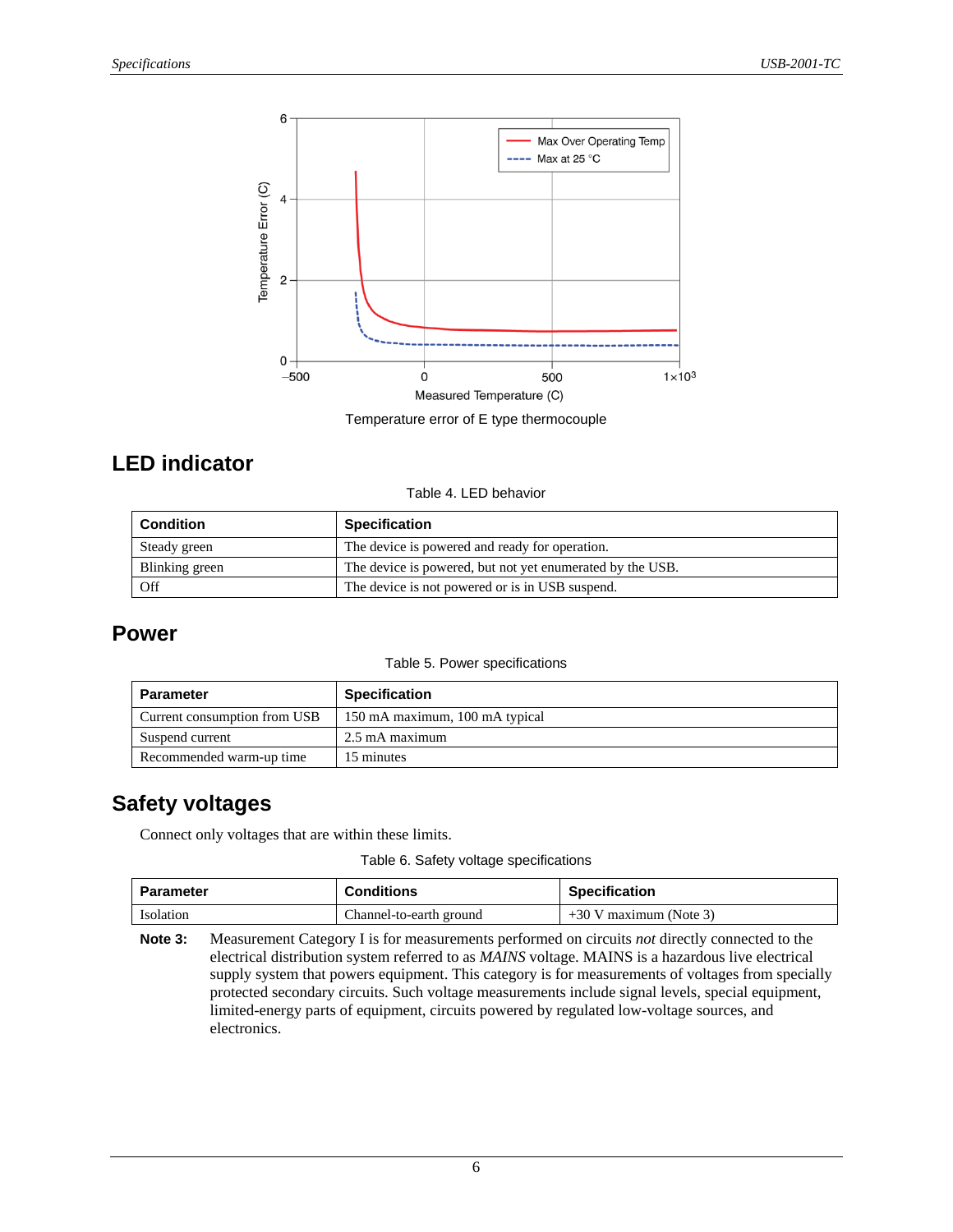### **Bus interface**

Table 7. Bus specifications

| Parameter            | <b>Specification</b>    |
|----------------------|-------------------------|
| USB specification    | USB 2.0 Full-Speed      |
| Device compatibility | <b>USB 1.1, USB 2.0</b> |

#### **Mechanical**

Table 8. Mechanical specifications

| <b>Parameter</b>  | <b>Specification</b>                                                                     |
|-------------------|------------------------------------------------------------------------------------------|
| <b>Dimensions</b> | 62.56 mm (L) x 38.10 mm (W) x 20.32 mm (H)<br>2.46 in. (L) x 1.50 in. (W) x 0.80 in. (H) |
| Cable length      | 2 meters $(6.5$ feet)                                                                    |
| Weight            | Approximately 116 $g$ (4.1 oz)                                                           |

## **Environment**

Table 9. Environmental specifications

| Operating temperature range | 0 to 55 $\degree$ C                                |
|-----------------------------|----------------------------------------------------|
| Storage temperature range   | $-40$ to 85 ° C                                    |
| Operating humidity          | 10 to 90% non-condensing                           |
| Storage humidity            | 5 to 95% RH, noncondensing                         |
| Maximum altitude            | $2,000$ m (at 25 $^{\circ}$ C ambient temperature) |
| Pollution degree            |                                                    |

**Note 4:** The USB-2001-TC is intended for indoor use only.